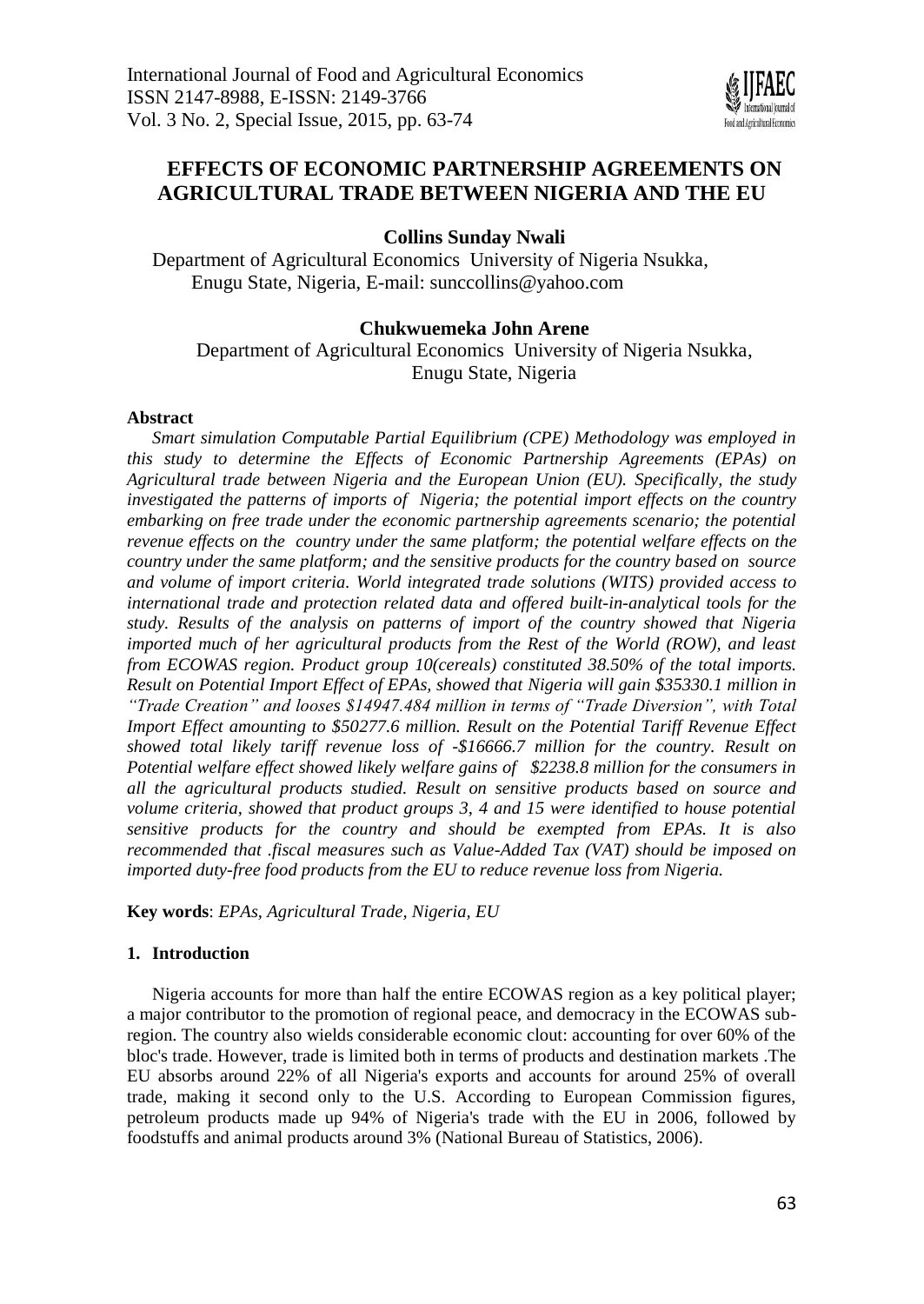The Economic Partnership Agreements (EPAs) between West Africa and the European Union (EU) are aimed at promoting trade between the two groupings. The expectations are that through trade deepened integration, development in addition to sustainable growth and poverty reduction would evolve in ECOWAS sub region (Onogwu & Arene, 2013). The EPAs are set out to help West African countries integrate and as well into the world economy and share in the opportunities offered within and outside the sub-region by globalization. Also, it hopes to provide scope for wide-ranging trade co-operation on areas such that services, and standards acting as drivers of change to kick-start reform and help to strengthen rule of law in the economic field, thereby attracting foreign direct investment (FDI), to help create a "virtuous circle" of growth (ECOWAS Statistical Bulletin,2008).

However, with the exception of about 15 Caribbean states that signed a regional economic partnership agreements (EPAs), negotiations with all the other countries have continued. To preserve their access to the EU market after 2007, about 20 countries concluded interim trade agreements. This light version of the original EPAs has not put an end to the negotiations as some of these countries would like to see the terms of the trade agreement revised, or their scope extended, and concluded at regional levels, to preserve their regional integration process (ECDPM, 2012). In this regards, one wonders how Ivory Coast and Ghana each could have a bilateral free trade agreement with the EU. This is because opening their domestic market to European products, while their West African partners, with whom they form a customs union, keep protecting their market from the EU would, very logical lead to EU goods flooding the whole regional markets via these two countries, rendering the West African customs union and further integration process totally ineffective. This scenario which seems to be unique to West Africa is the same in several other African regions (Arene, 2002; Stevens, 2006).

Recently, Europe threatened to withdraw the special trade preferences by 2014 to countries not showing commitment to proceed with their interim EPA. Europe's objective hopefully is to press for the conclusion of broader trade deals at regional level that would replace these awkward and controversial interim EPAs. In an apparently generous move, the European parliament's trade committee called on decision-makers to extend this deadline to 2016. The identification of regionally traded products in a bid to sustaining them through joint and diversified action plan by the region is very necessary in aiding the negotiations through listing of products where trade exist among ECOWAS for which the EU are suppliers. These should be exempted from tariff removal (McKay, Milner & Morrissey, 2005).

It has been argued that in the African interim EPAs, regional integration has in fact been undermined; in the case of Central and West Africa, by adoption of bilateral EPAs with individual countries; in the case of SADC by tariff liberalization schedules that do not respect the obligation of SADC countries to maintain a common external tariff and by the different treatment for South Africa; in the case of ESA, by the separate schedules each of the countries has attached to the agreement; and in the case of EAC by adopting tariff elimination schedules inconsistently with the Customs Union Protocol which requires the application of the three-band common external tariff to all imported products (ATPC, 2008). According to Zgovu and Kweka (2008), these agreements are variable in commitments, especially regarding the schedule of liberalization, and which products are classified as sensitive (and hence excluded from liberalization)

# **1.2 Statement of the Problem**

Despite nearly three decades of privileged access to the EU market, Nigeria's economic development seems not to have benefitted from it as intended. In this regards, preferential access has failed to boost local economies and stimulate growth in ECOWAS and ACP countries in general (Panagariya, 2002).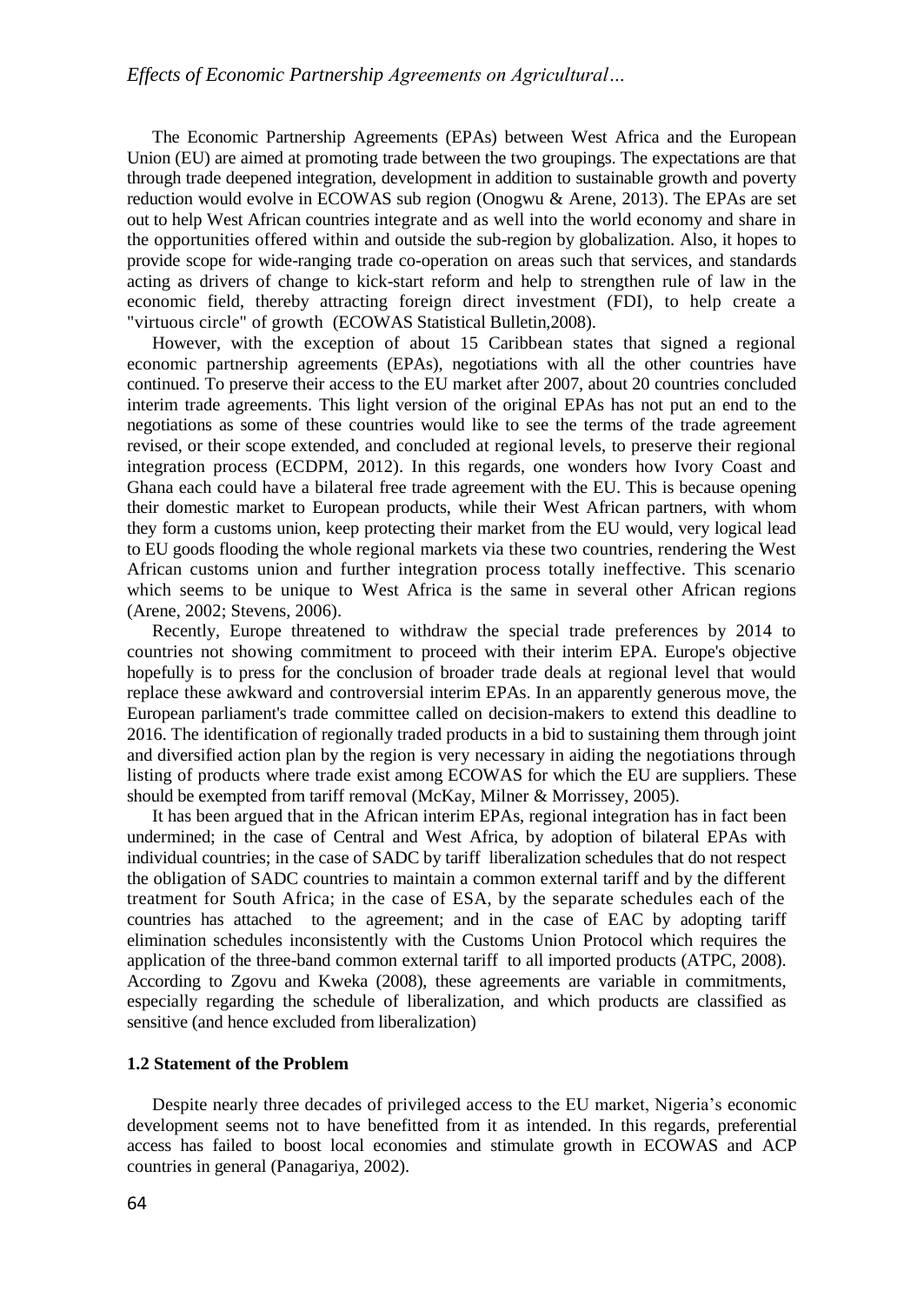Besides, during the structural adjustment program (SAP) era (1986-1993), policies of most ECOWAS member nations were directed at altering and re-aligning aggregate domestic expenditure, specialization, and production patterns to minimize over dependence on imports; enhance non-oil export base and ensure a steady and balanced economic growth (Babatunde, 2006).In spite of all these efforts, the possible trade, tariff revenue, and welfare implications of EPAs on Nigeria major agricultural products traded are not known as to equip Nigeria policy makers in their negotiation bid towards arriving at EPAs that will accommodate trade and developmental interests of the sub-region. This work proffered suggestions.

However, based on the above, this work investigated The Effects of Economic Partnership Agreements on Agricultural Trade between Nigeria and the EU (Scenario). The work specifically, described the patterns of imports of Nigeria, estimated the potential trade effects on the selected country embarking on free trade under economic partnership agreement scenario, estimated the potential revenue effects on the selected country under the same platform, estimated the potential welfare effects on the selected country under the same platform and identified the sensitive products based on the source and volume of import criteria.

Furthermore, this study analyzed the following hypotheses: That signing of EPAs by Nigeria will lead to a diversion of Agricultural trade in favour of the EU, that effect of EPAs on Agricultural tariff revenue would be negative to the study country; that welfare effects will be adverse to the study country.

#### **2.1 Sampling and data analysis procedures**

 Nigeria was purposively selected from the 15 ECOWAS member nations based on the large size of its economy in the sub-region. EU trading partners with Nigeria were selected purposively. Panel data on various agricultural commodities were equally purposively selected based on the United Nations Harmonized System (HS) of classification code 1-24. The choice of panel data is due to increases in the efficiency of the estimators that significantly reduce the potential problem that may be caused by the omission of variables as used in the similar work of Onogwu, Arene and Chidebelu (2011).

Similarly, Data were collected from secondary source only. World Integrated Trade Solutions (WITS) provided access to international trade and protection related data and offered built-in Sources of data which included from: Trade Analysis and Information System (TRAINS), United Nations Conference on Trade and Development (UNCTAD); COMTRADE, International Trade Centre (ITC),World Trade Organization (WTO), United Nations Industrial Development Organisation (UNIDO), ECOWAS Social and Economic Indicators cum ECOWAS Statistical Bulletin; African Statistical Yearbook, International Monetary Fund (IMF), World Bank, among others.

Furthermore, Objectives 1, 2, 3, and 4 were achieved by the use of Self Monitoring, Analysis, and Reporting Technology (SMART) simulation partial equilibrium model of trade analysis, accessed through the World Integrated Trade Solution (WITS) website. Objective 5 was realized from objective 1 based on source and volume of trade.

### **2.2 Analytical Framework and Model Specifications**

Following milner, et. al. (2005).Figure 1 illustrates the welfare effects of an EPA from the perspective of a small home country member (denoted *H*) of ECOWAS countries that is negotiating with the EU. There are initially two extra-regional suppliers, the EU and the ROW, both with infinitely elastic supply curves. For a given product, *DH* represents the home country's demand for imports, *S* the partner's (upward sloping) supply of exports (to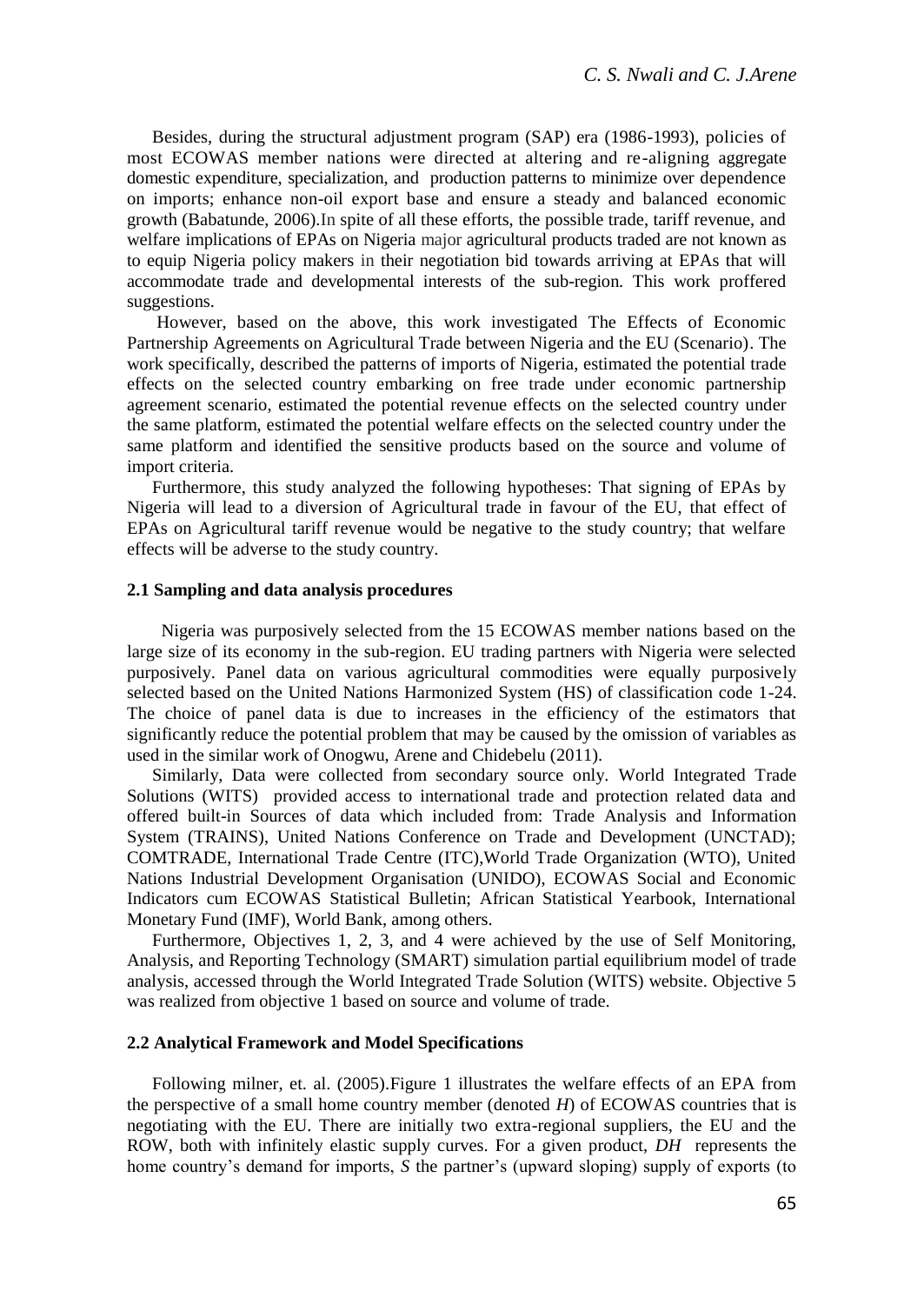*H*), and *SEU* and *SW* are the respective extra-regional export supply functions at constant cost (prices *PEU* and *PW* respectively). Assume for convenience that initially *PEU* >*PW*  (this would not apply in our case where the EU is initially the dominant supplier), but once tariffs are eliminated the EU can meet all demand at *PEU* (i.e., *SEU* is below *SR*).



**Figure 1. Effects of an EU-NIGERIA EPA**

There is a non-discriminatory (ad valorem) tariff (t) on extra-regional imports, where Pt  $W = PW (1 + t)$  and initially H imports OM<sub>2</sub>in total, with OM<sub>1</sub>coming from R and  $M_1M_2$ from ROW (PtEU is not shown as the EU is assumed to be the higher cost supplier prior). Assuming no domestic production capability welfare (W' and change in welfare denoted  $W$ ) is defined by the consumer surplus: W for H is initially given by the consumer surplus triangle (the area below DH and above StW) plus the tariff revenue on extra-regional imports (area  $a + b$ ). Under the EPA, t applies to ROW but not the EU. The relevant supply price is now PEU with the total quantity of imports expanding from  $OM_2$  to  $OM_3$  (the consumption effect). Figure 1 illustrates a case where all imports post-EPA come from the EU. The trade diversion effect is illustrated as  $M_1M_2$ , and the trade creation effect  $OM_1$ . Different scenarios could be illustrated in separate figures, but it is more useful to consider other possibilities in describing how we estimate the welfare effects.

#### **2.3.1 Model Specification for Objective 2**

(2a)Consumption Effects Only (CE)

If the EU is initially the dominant supplier we can interpret this as  $P^t_{\mathcal{W}} = P^t_{\mathcal{EU}}$ ; imports increase by  $M_2M_3$  and we measure the welfare gain as area *e as* represented in figure 1. The consumption effect alone  $(\Delta C^M)$  is estimated relative to existing EU import volumes as (where elasticities are the modulus although of course a reduction in tariffs implies an increase in import demand):

$$
\Delta C^M = \left(\frac{t}{I+t}\right) \eta^d{}_M \, M_O^{EU} \tag{1}
$$

Where *t* is current tariff imposed on imports from the EU,  $\eta_{M}^{d}$  is the price elasticity of demand for imports;  $M_0^{EU}$  is the existing value of imports from the EU. As an EPA entails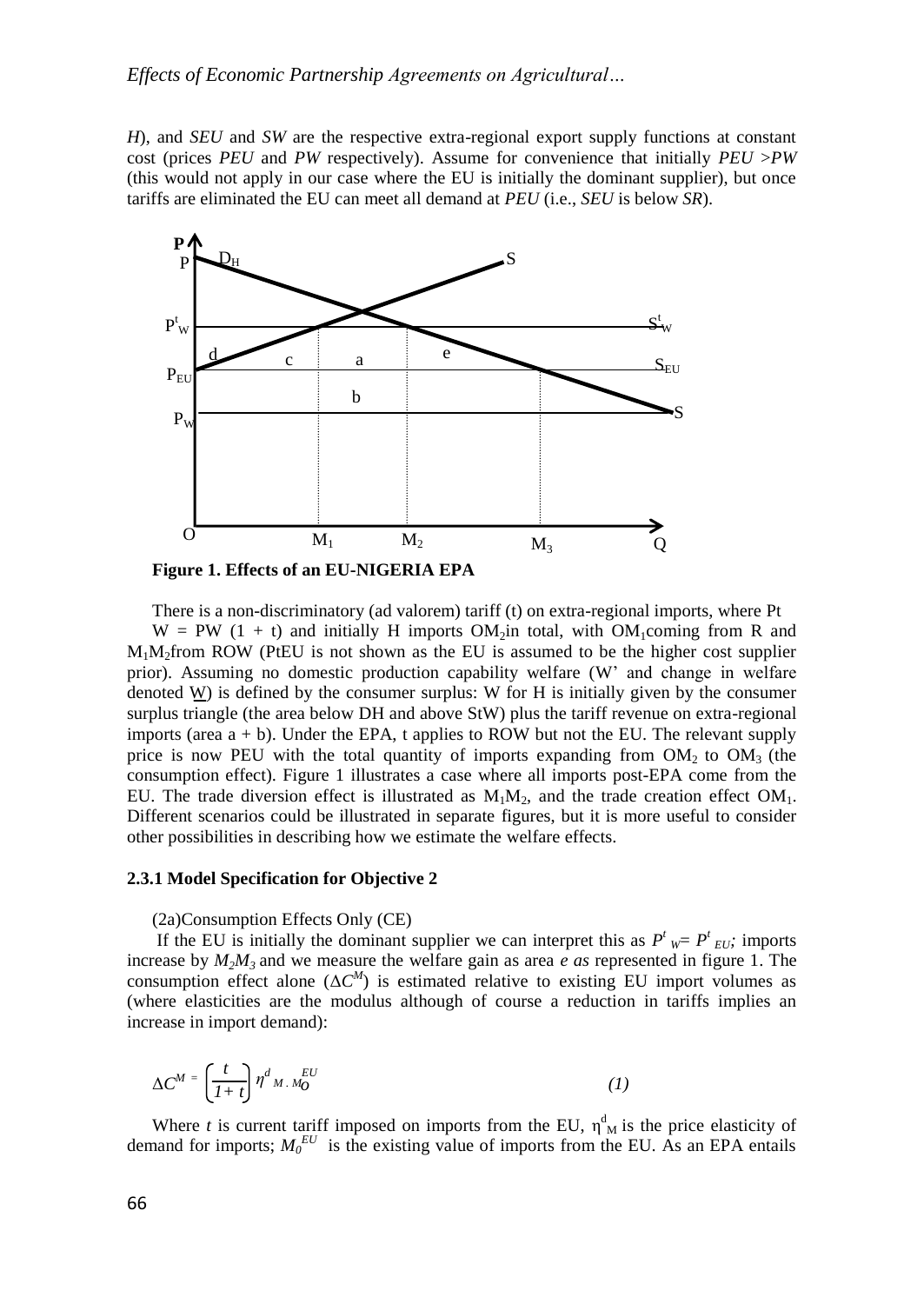elimination of tariffs on imports from the EU, the tariff revenue loss on imports  $(M_0^{EU}$ *OM2*) and welfare effects can be estimated as follows:

$$
\Delta R^C = -t \cdot M^{EU} \tag{2}
$$

$$
\Delta W^{\mathcal{C}} = (1/2) t \Delta C^M \tag{3}
$$

#### (2b) *'Trade Creation' with Consumption Effects (TC&CE)*

For the case where Nigeria supplies a relatively significant share of imports one can estimate the effects of trade creation with consumption effects by considering the case where Nigeria price lies over the relevant range between *tROW<sup>P</sup>* and tEU*<sup>P</sup> .* In this case all Nigeria imports  $(OM<sub>1</sub>)$  will be replaced by imports from the EU. The maximum value of trade creation with consumption effects ( *CM*Δ*TC*) obtains where the price of Nigeria imports is as high as the tariff inclusive price of imports from the EU. Thus:

$$
ATC_{M}^{C} = (1/2)\left(\frac{t}{1+t}\right) \cdot \eta_{M.M}^{d}^{NIGERIA}
$$
\n(4)

Where  $M_0^{NIGERIA}$  is the current value of imports from Nigeria. Welfare effects of trade creation with consumption effects can be estimated as the combination of the maximum value of trade created by the displacement of Nigeria exports to partner country *j* and consumption effects of trade creation defined in equation (4) as follows

$$
\Delta W^M{}_{TC} = \left( M^{\text{NIGERI}}_0 \right) t + (1/2) \left( t \Delta T C^C{}_M \right) \tag{5}
$$

#### (2c) *Trade Diversion' with Consumption Effects (TD&CE)*

Relevant cases of trade diversion occur where more efficiently produced imports from the ROW  $(M_1M_2)$  are displaced by relatively less efficiently produced commodities from the EU due to an EPA. Commodities for which the ROW is a dominant supplier pre-EPA can be taken to indicate that the ROW is more efficient than the EU. Where an EPA leads to  $P_{EU}$   $\lt P_{ROW}^t$  under the prevailing constant production cost conditions the EU becomes the sole supplier to country *j*, and total import diversion will be the upper limit of trade diversion. Obviously, not all imports will be diverted from ROW, and we assume the EU must initially be supplying a reasonable share of imports of a product (at least 20%) to have a capacity for TD. The consumption effects due to trade diversion ( $\Delta TD^{C}_{M}$ ) can be estimated in a similar way by assuming (in the absence of information about the level at which the post-EPA EU price will settle relative to  $P'_{ROW}$  and  $P_{ROW}$ ) that on average the post-EPA price of imports from the EU lies midway between the two.

Thus:

$$
\Delta TD_{M}^{C} = (1/2) \left( \frac{t}{1+t} \right) . \eta_{M}^{d} M\notimes W \tag{6}
$$

#### **2.3.2 Model Specification for Objective 3**

(3a) evidently, trade diversion will be associated with tariff revenue loss since country *j*  switches from taxed ROW sources to duty free EU sources. The tariff revenue loss due to trade diversion (with consumption effects) is given by: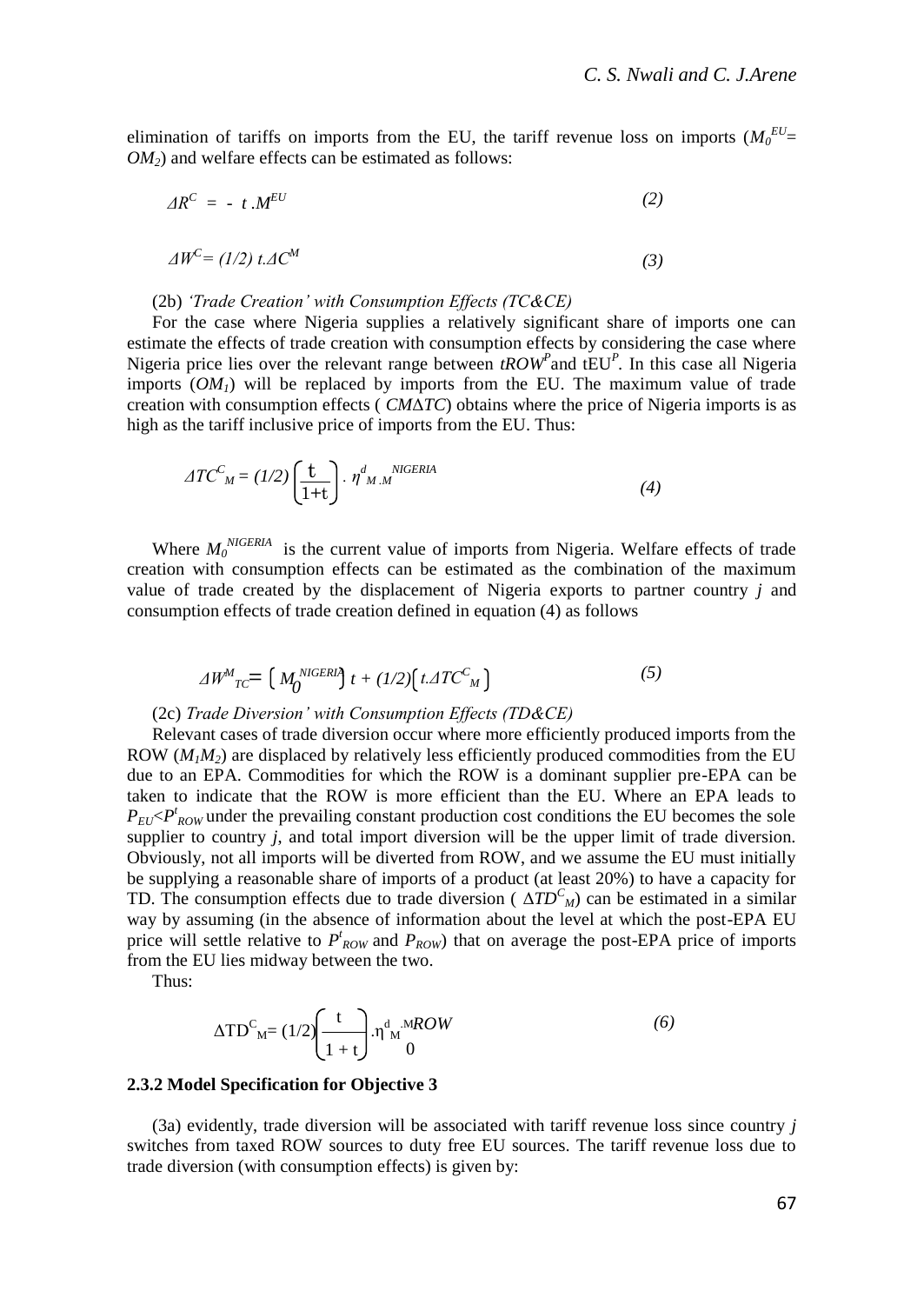$$
\Delta R^C{}_{T D} = -t M_O^{ROW} \tag{7}
$$

Using the assumption that  $P_{EU}$  lies halfway between  $P_{ROW}^t$  and  $P_{ROW}$ , the welfare impact of trade diversion with consumption effects can be estimated as the combination of consumption effects (from equation 6) and tariff revenue effects (from equation (7):

$$
\Delta W^M_{\ \! TD} = (1/2) \left[ \left[ (1/2) \, t. \, \Delta T D^C \right] \, - \, \left[ \, t. \, M^{ROW} \right] \, \right] \tag{8}
$$

(3b) The consumption effect component of trade (import) effects can be measured using the elasticity of import demand function in this case the changes in the import prices are assumed to be caused by changes in *ad valorem* import tariffs:

$$
\varDelta M_c = \left( \begin{array}{c} -t_n^{EU} \\ \hline l + t_n^{EU} \end{array} \right) \bullet \mathbf{C}_{\mathbf{M}}^{\mathbf{D}} \bullet M_n^{EU} \tag{9}
$$

Where the current tariff rate is imposed on imports from the EU in the present period n,  $e_M^D$  is elasticity of demand for imports, and  $M_n^{EU}$  is imports from EU.

(3c) Import source substitution effects can be estimated using an imperfect substitution approach:

$$
\Delta M_k = \left(\underbrace{-t_n^{EU}}_{1+t_n^{EU}}\right) \cdot \tilde{a}_n^{EU} \cdot M_n^k \tag{10}
$$

where  $0 \leq \tilde{q}_k^{EU} \leq 1$  is elasticity of substitution between imports from the EU and those from the Preferential Trade Areas (PTA;  $k = PTA$ , implying that this equation measures welfare-raising switching of imports from relatively less efficient suppliers from the PTA to more efficient suppliers from the EU); and from the rest of the world  $(k = \text{ROW}, \text{ meaning})$ that this equation captures welfare-lowering switch of source between relatively less efficient EU and the relatively more efficient ROW), and is the quantity of imports from region *k*. Source substitution away from the PTA or ROW implies that  $\Delta M^k \leq 0$ . *k*

(3d) the total tariff revenue effect can be estimated as the summation of tariff revenue losses due to removal of tariffs on existing imports from the EU, and tariff revenue lost on imports shifted from the tariff-paying PTA and ROW sources to EU sources which face a tariff. This can be represented thus:

$$
\Delta R = t_n^{EU} \left( -M_n^{EU} + \Delta M^{PTA} + \Delta M^{ROW} \right) \tag{11}
$$

#### **2.3.3 Model Specification for Objective 4**

(4) The welfare effects associated with the import and revenue effects will be estimated using the expression: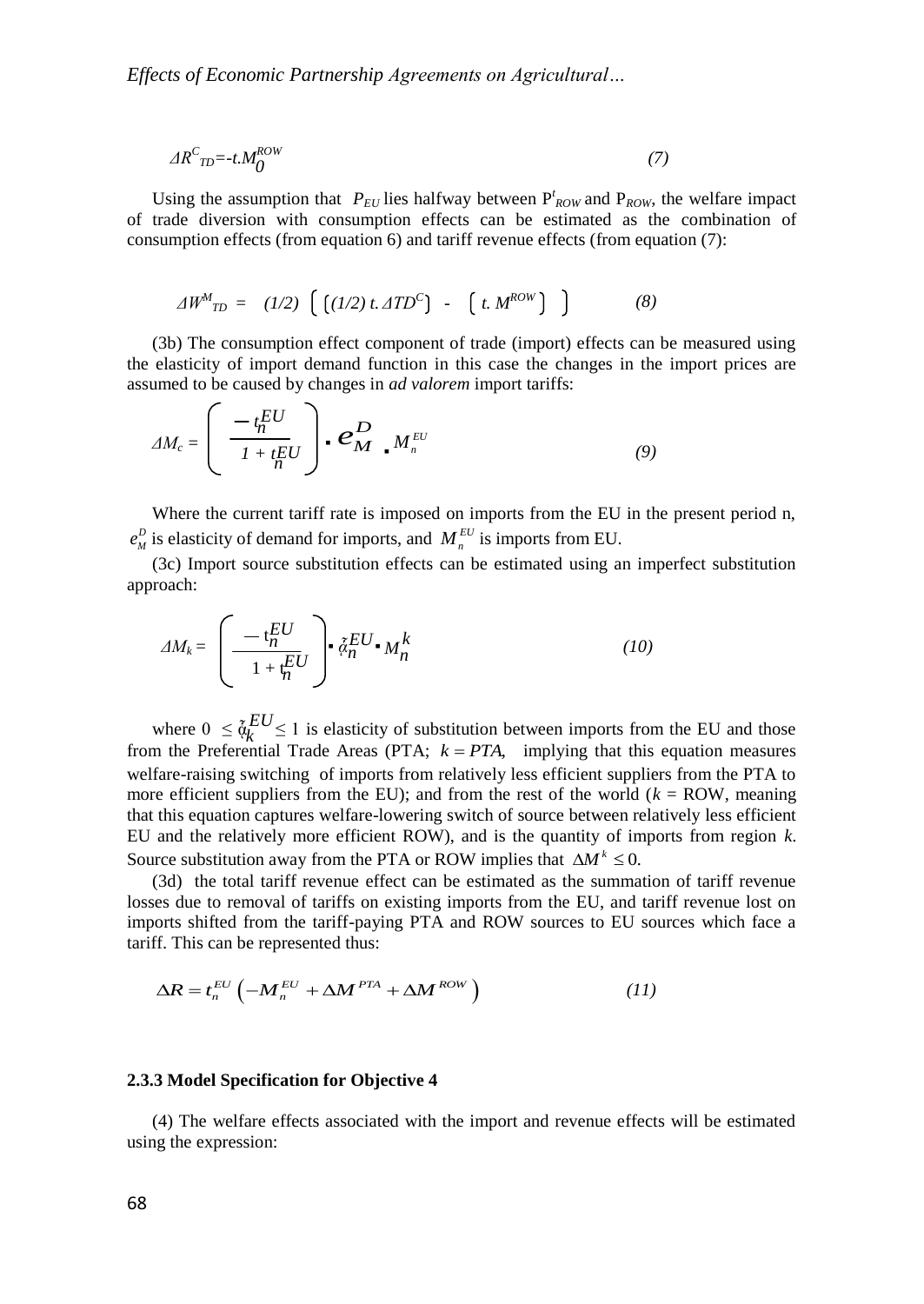$$
\Delta W = t_n^{EU} \left( \frac{1}{2} \Delta M_C + \Delta M^{PTA} + \Delta M^{ROW} \right)
$$
 (12)

where the first term captures the welfare-raising effects of consumption effects due to cheaper duty-free prices; the second term measures the welfare-improving effects of import source substitution away from the relatively inefficient preference-receiving regional partners to the relatively efficient EU producers; and, the last term captures the welfarereducing effect of import source substitution away from the least-cost producers from the rest of the world to the preference-receiving EU producers.

# **3. Results and Discussion**

The data obtained from SMART simulation partial equilibrium analysis (2014) were presented and discussed using descriptive statistical tools such as frequencies, percentages and tabular presentations.

|                | Total    | Total | Total     | Total | Total         | Total |
|----------------|----------|-------|-----------|-------|---------------|-------|
| Product groups | Imports  | share | Imports   | share | Imports       | share |
|                | from EU  | (% )  | from ROW  | (% )  | from          | (% )  |
|                |          |       |           |       | <b>ECOWAS</b> |       |
| Product group1 | 48.1     | 0.1   | 234.6     | 0.1   |               |       |
| Product group2 |          |       | 13.7      | 0.1   |               |       |
| Product group3 | 160448.4 | 16.3  | 590831.1  | 32.5  | 1977.0        | 34.8  |
| Product group4 | 139680.1 | 14.2  | 304984.7  | 16.8  | 1742.3        | 30.6  |
| Product group5 | 3579.2   | 0.4   | 31309.0   | 1.7   |               |       |
| Product group6 | 18114.7  | 2.3   | 10030.9   | 0.6   | ۰             |       |
| Product group7 | 2423.1   | 0.3   | 5137.4    | 0.1   | ۰             |       |
| Product group8 | 50.4     | 0.1   | 830.3     | 0.1   | ۰             |       |
| Product group9 | 57705.5  | 5.9   | 20151.9   | 1.1   |               |       |
| Productgroup10 | 525733.4 | 53.5  | 699878.3  | 38.5  | 316.1         | 5.6   |
| Productgroup11 | 58049.6  | 5.9   | 17762.8   | 1.0   |               |       |
| Productgroup12 | 752.8    | 0.1   | 5129.8    | 0.3   |               |       |
| Productgroup13 | 8322.9   | 0.9   | 16922.1   | 0.9   | ۰             |       |
| Productgroup14 |          |       | 132.2     | 0.1   |               |       |
| Productgroup15 | 7810.6   | 9.8   | 114633.1  | 6.1   | 1649.7        | 29.0  |
| Total          | 982718.8 | 100.0 | 1817781.9 | 100.0 | 5685.1        | 100.0 |

**Table 1. Patterns of Agricultural Imports of Nigeria**.

**Source:** author's calculation (SMART partial equilibrium analysis, result 2014).

The product groups studied were: Product group 1 (Live Animals), Product group 2 (Meat and Edible Meat Offal, Fish and Crustaceans), Product group 3 (Mollusks and Other Aquatic Animals), Product group 4 (Diary Produce, Birds Eggs, Natural Honey, Edible Products of Animal Origin not Elsewhere Specified or Included), Product group 5 (Products of Animal Origin, Not Elsewhere Specified or Included), Product group 6 (Live Trees and other Plants, Bulbs, Roots and the likes; Cut Flower and Ornamental Foliage), Product group 7 (Edible Vegetables and Certain Roots and Tubers), Product group 8 (Edible Fruits and Nuts; Peel of Citrus Fruit or Melons), Product group 9 (Coffee, Tea, Mate and Spices), Product group10(Cereals), Product group 11 (Products of Milling Industry; Malt, Starches; Insulin; Wheat Gluten), Product group12 (Oil Seeds and Oleaginous Fruits; Miscellaneous Grains, Seeds and Fruits Industrial or Medical Plants; Straw and Fodder), Product group 13 (Gums, Resins and Other Vegetable Saps and Extracts), Product group 14 (Vegetable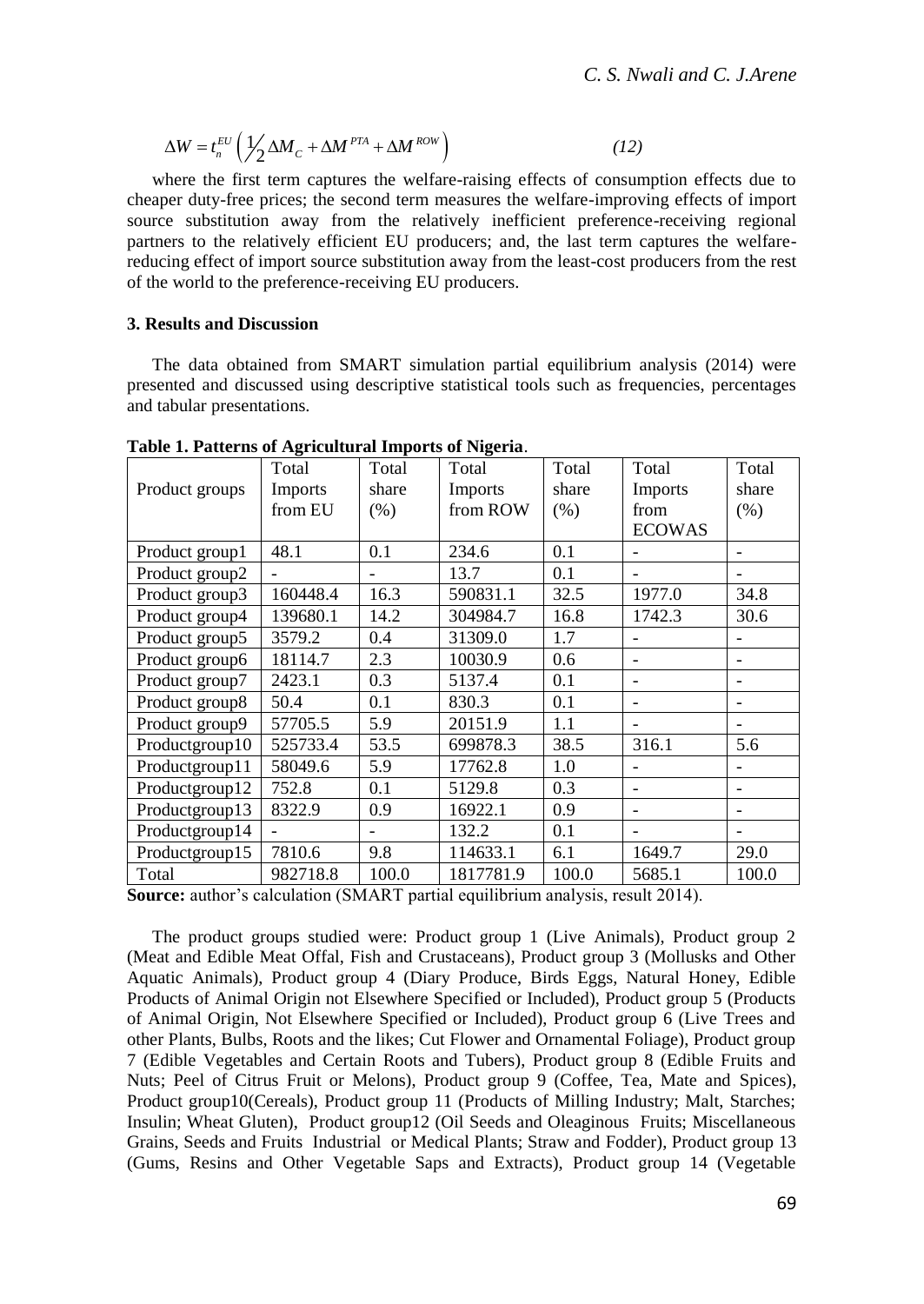Plaiting Materials; Vegetables Products not Elsewhere Specified or Included) and Product group15 (Animal or Vegetable Fats and Oils and Their Cleavage Products; Prepared Edible Fats; Animal or Vegetable Waxes).

 The patterns of Nigeria imports from three different sources were examined and achieved with the descriptive statistics such as frequencies, percentages and tabular presentations. They include imports from ECOWAS, EU and rest of the world (ROW).Their corresponding percentage shares were also determined and presented on table1.

Results on patterns of agricultural imports of Nigeria as presented on table1, showed that Nigeria's highest (\$982718.8 million) imports came from ROW followed by imports from the EU and least (\$45635.1 million) imports came from ECOWAS region. It was further observed that product group 10(cereals) was the highest (\$699,878.3million) product group Nigeria imports which comes from ROW at 38.5%. The result also revealed that there were no importations by Nigeria on product group 2(Meat and Edible Meat Offal) from EU. Out of 15 agricultural product groups studied, Nigeria import's only product group 3(Fish and Crustaceans, Mollusks and Other Aquatic Animals) at 34.8%, product group 4(Diary Produce, Birds Eggs Natural Honey, Edible Products of Animal Origin not Elsewhere Specified Or Included) at 30.7%, product group 10 (Cereals) at 5.6% and product group 15(Animal or Vegetable Fats and Oils and Their Cleavage Products; Prepared Edible Fats; Animal or Vegetable Waxes)at 29.0% from ECOWAS region.

# **3.2 Potential trade effects of EPAs on Agricultural products.**

The result on potential trade effect of EPAs between Nigeria and EU is presented in table 2. In this case, EU is receiving duty-free entry into Nigerian Markets. Nigeria was observed to have trade creation effect of \$35330.1 million and trade diversion effect of \$14947.4 million, respectively.

| <b>Product Groups</b> |                    | Trade effect for Nigeria in US dollars |          |  |
|-----------------------|--------------------|----------------------------------------|----------|--|
|                       | Total Trade effect | TC                                     | TD       |  |
| Product group 1       | 2.4                | 2.4                                    | $\Omega$ |  |
| Product group 2       |                    |                                        |          |  |
| Product Group 3       | 1068.1             | 7127.1                                 | 6059.0   |  |
| Product group 4       | $-93.3$            | 2030.2                                 | 2123.5   |  |
| Product group 5       | $-84.3$            | 44.5                                   | 128.8    |  |
| Product group 6       | 244.0              | 244.1                                  | 0.1      |  |
| Product group 7       | 366.4              | 446.9                                  | 80.5     |  |
| Product group 8       | $-6.7$             | 2.1                                    | 8.8      |  |
| Product group 9       | 136.1              | 576.4                                  | 440.3    |  |
| Product group 10      | $-4331.7$          | 979.1                                  | 5310.8   |  |
| Product group 11      | 2342.3             | 2631.1                                 | 288.8    |  |
| Product group 12      | 20513.7            | 2052.1                                 | 6.3      |  |
| Product group 13      | 10.2               | 92.5                                   | 82.3     |  |
| Product group 14      |                    |                                        |          |  |
| Product group 15      | 215.2              | 633.7                                  | 418.4    |  |
| Total                 | 20382.4            | 35330.1                                | 14947.6  |  |

**Table 2. Potential Trade effect of EPAs between Nigeria and EU on Agricultural Products**

**Source:** Author's calculation (SMART simulation partial equilibrium result (2014).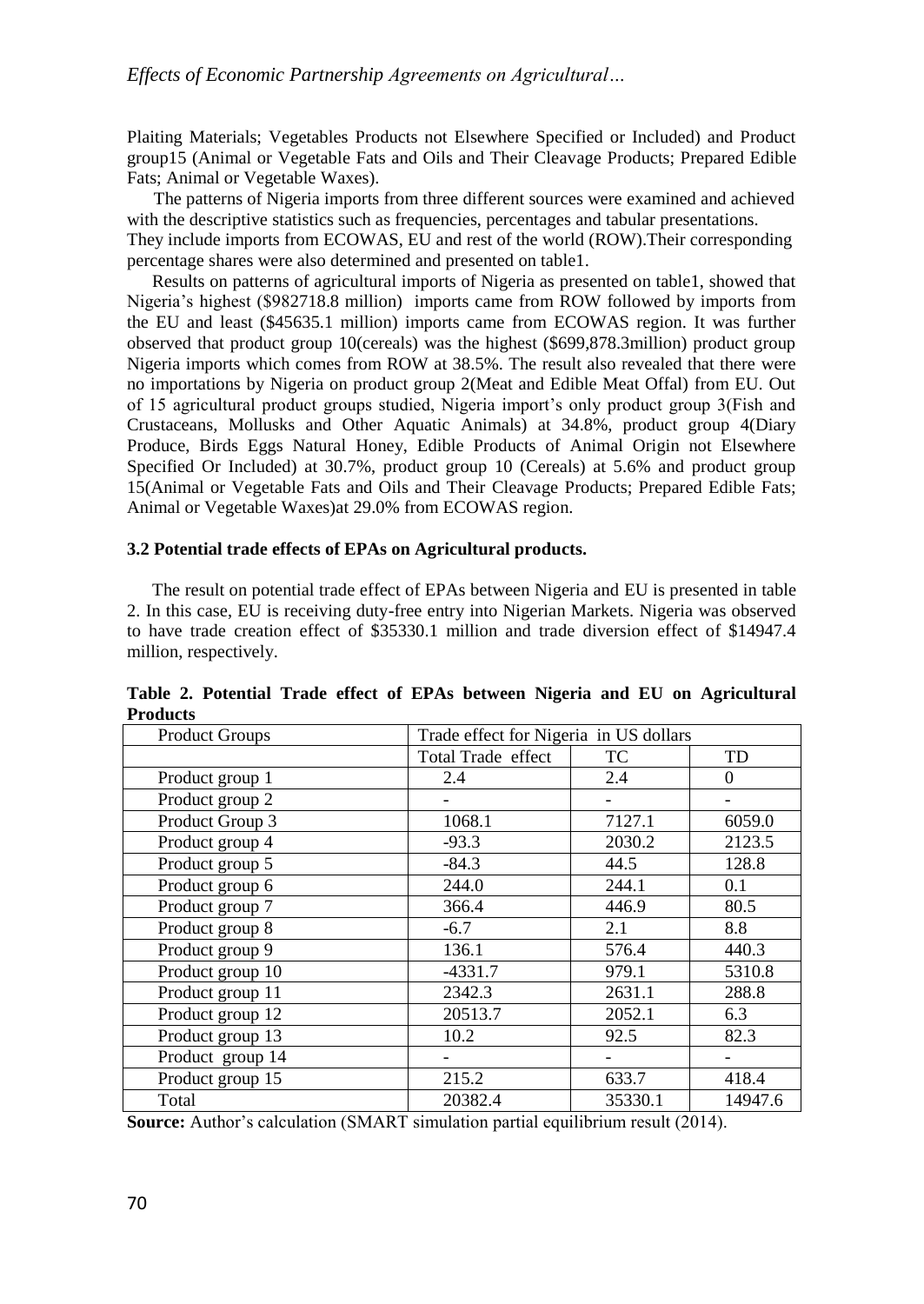Similarly, the result showed that trade creation will outweigh trade diversion in favour of the EU countries as observed from the results of the study and this result is in line with the stated hypothesis and concluded that EPAs will lead to trade creation in favour of EU countries. This study justifies similar findings of Tekere and Ndlela (2003) who examined the effects of SADC-EU EPA on SADC countries using partial equilibrium analysis and showed that trade creation would outweigh trade diversion effect in favour of EU.

#### **3.3 Potential Revenue Effect of EPAs**

The result on potential revenue effect of EPAs between the economy of Nigeria and the EU is presented on table 3.Result showed potential total revenue losses (-\$16666.6 million) for Nigeria. It was equally observed from the results obtained from the SMART simulation partial equilibrium analysis (2014) that product group 5 and 12, only showed potential positive gain for Nigeria if it should go into signing EPAs with EU. The results of this study are intone with similar findings of Busse et al (2004) who opined that ECOWAS countries would experience an absolute decline if they should go into EPAs

| Product groups   | Nigeria Revenue effect in US dollars |  |  |
|------------------|--------------------------------------|--|--|
| Product group 1  | $-4.9$                               |  |  |
| Product group 2  |                                      |  |  |
| Product group 3  | $-6401.7$                            |  |  |
| Product group 4  | $-2721.2$                            |  |  |
| Product group 5  | $-40.4$                              |  |  |
| Product group 6  | $-204.7$                             |  |  |
| Product group 7  | $-179.9$                             |  |  |
| Product group 8  | $-5.2$                               |  |  |
| Product group 9  | $-598.9$                             |  |  |
| Product group 10 | $-6297.7$                            |  |  |
| Product group 11 | $-480.1$                             |  |  |
| Product group 12 | $-7.8$                               |  |  |
| Product group 13 | $-94.5$                              |  |  |
| Product group 14 | 0.00                                 |  |  |
| Product group 15 | 370.2                                |  |  |
| Total            | $-16666.6$                           |  |  |

**Table 3. Potential Revenue Effect of EPAs between Nigeria and the EU**

**Source:** Author's calculation (Smart Simulation Partial Equilibrium analysis 2014)

Similarly, the results of this study are in accordance with the second hypothesis studied which stated that EPAs on agricultural revenue would be negative for Nigeria. This is because imports from the EU will be duty-free following full EPA. Consequently there is a 100% loss of tariff revenue on all imports from the EU due to tariff removal.

# **3.4 Potential Welfare Effect of EPAs**

Results on potential welfare effect of EPAs between Nigeria and the EU are presented on the table 4. As the imports of Nigeria from the EU of various Agricultural products increases, it is seen as negative impact from the point of view of the Government and Producers in the country. However, the result as presented on table 4, on welfare effect of EPAs to Nigeria showed total potential welfare gain (\$2238.8million) for the consumers in all the products groups studied. Similarly, product group 3 recorded the highest (\$814.6million) potential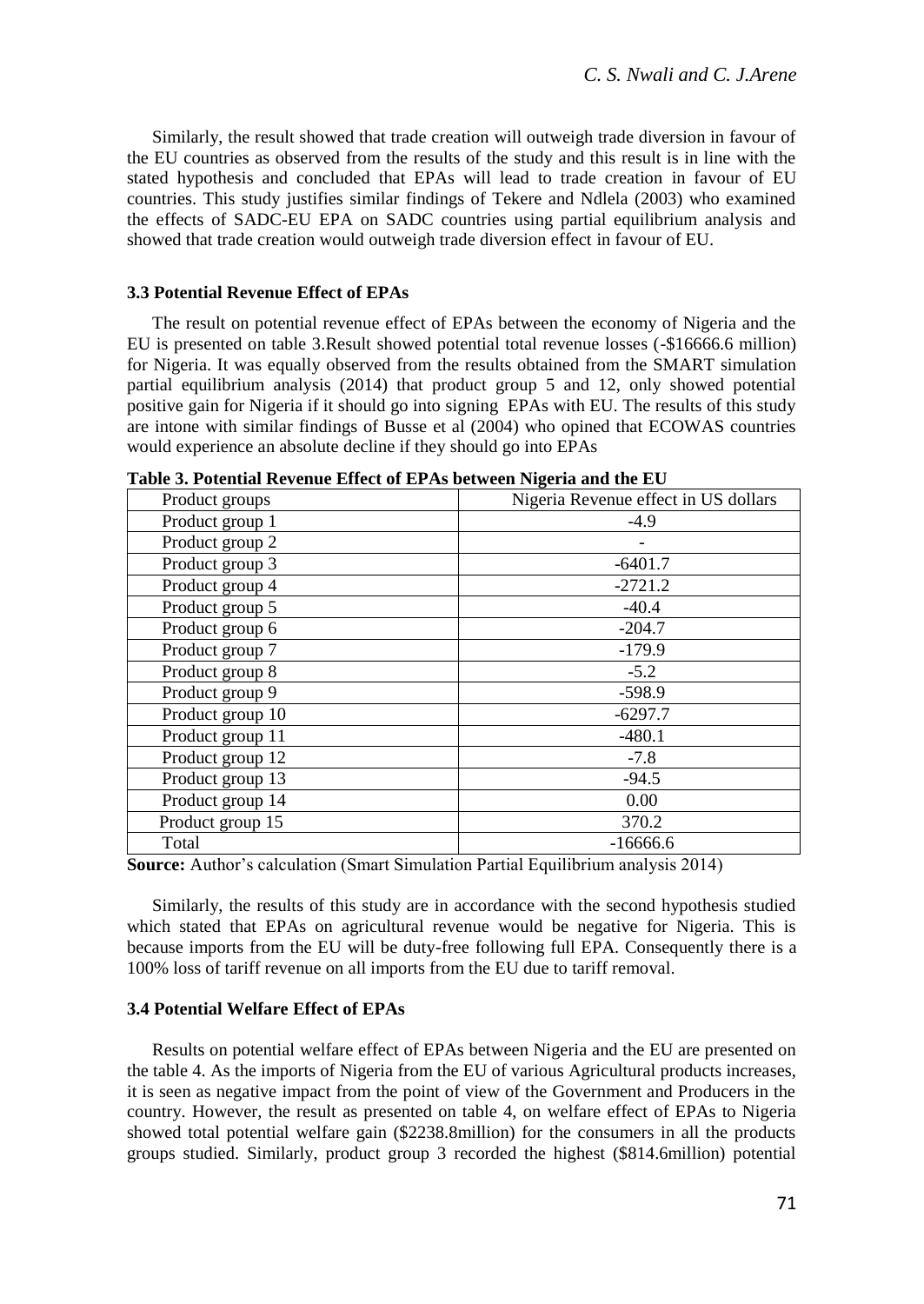welfare gain for Nigeria and least (\$0.3 million) was on product group 8. There were no report on potential welfare effect on product group 2 and 14. These results are contrary to the opinions of Mckay,et al (2005) who used partial equilibrium method to illustrate the case of East African cooperation (Kenya, Tanzania and Uganda) and suggested that the welfare effect from a reciprocal agreement with the EU will be small and ACP countries will experience short-run adjustment costs especially in the form of revenue losses. But in line with similar findings of Morrisey and Zgovu (2011) who opined that over half of ACP countries are likely to experience welfare gain.

Lastly, the results of this study refuted the stated hypothesis and concluded that welfare will not be adverse for Nigeria.

| <b>Product Groups</b> | Nigeria Welfare effect in US dollars |  |  |
|-----------------------|--------------------------------------|--|--|
| Product group 1       | 0.4                                  |  |  |
| Product group 2       |                                      |  |  |
| Product group 3       | 814.6                                |  |  |
| Product group 4       | 279.9                                |  |  |
| Product group 5       | 2.2                                  |  |  |
| Product group 6       | 10.9                                 |  |  |
| Product group 7       | 7.1                                  |  |  |
| Product group 8       | 0.8                                  |  |  |
| Product group 9       | 81.2                                 |  |  |
| Product group 10      | 359.0                                |  |  |
| Product group 11      | 513.6                                |  |  |
| Product group 12      | 2,1                                  |  |  |
| Product group 13      | 4.4                                  |  |  |
| Product group 14      |                                      |  |  |
| Product group 15      | 99.9                                 |  |  |
| Total                 | 2238.8                               |  |  |

**Table 4. Potential Welfare Effect of EPAs between Nigeria and the EU**

**Source:** Smart Simulation Partial Equilibrium analysis (2014)

# **3.5 Agricultural Sensitive Products for Nigeria.**

As the requirement is to liberalize substantially all trade, this allows ECOWAS countries to exempt sensitive products (SPs) from liberalization. There are no clear criteria for which products will be classified as SPs.

However, based on the source and volume of imports criteria and 20% ECOWAS import shares of the studied country, the following were identified to be the potential sensitive products for Nigeria they includes: product group 3 (Fish and crustaceans, Mollusks and Other Aquatic Animals), product group 4 (Diary produce, Birds Eggs Natural Honey, Edible products of Animal origin not Elsewhere Specified or included), product group 15 (Animal or Vegetable Fats and Oils and their Cleavage products; Prepared Edible Fats; Animal or Vegetable Wax).

# **4. Conclusion**

Based on the above results of this study, it was concluded that trade creation effects will be in favour of Nigeria if EPAs should be signed with EU. These results refute the stated hypothesis of this study, which stated that signing of EPAs by Nigeria will lead to a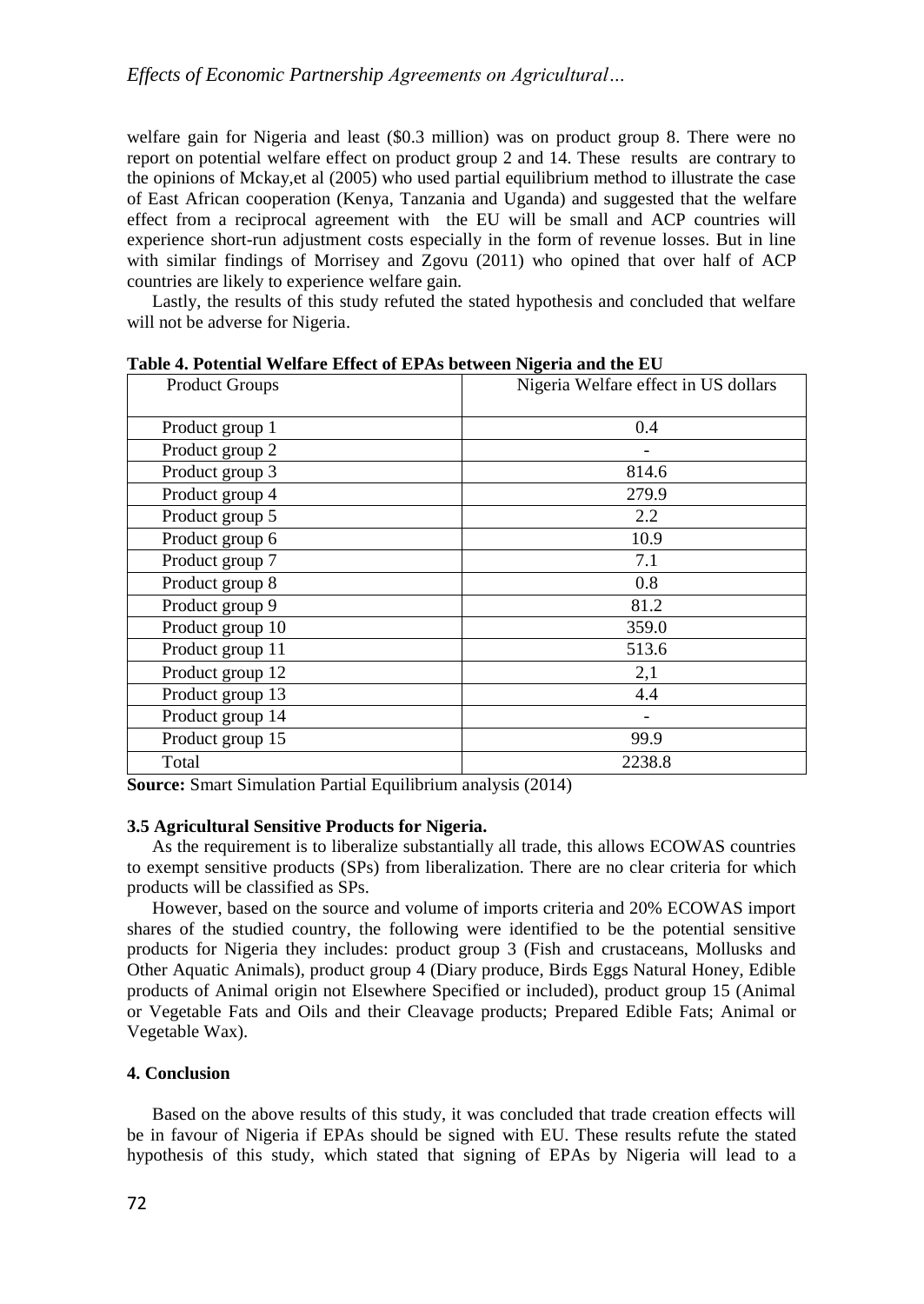diversion of agricultural trade in favour of EU. This is because products from EU become cheaper by the amount of its tariff cut; there will be new customers in Nigeria who would buy these products from EU, resulting in Trade Creation Effects and this is in line with similar findings of Viner (1950), Morrissey and Zgovu (2007) in (Onogwu, & Arene 2013).

Result on revenue effects was observed to be in accordance with the second null hypothesis studied which stated that EPAs effects on agricultural revenue would be negative for Nigeria as observed from this study. This is because imports from the EU will be dutyfree following full EPA. Consequently there is a 100% loss of tariff revenue on all imports from the EU due to tariff removal. This result is in tone with similar findings of Adeola and Olumuyiwa (2005) who opined that one of the major fears about the EPA is that it will lead to significant revenue loss for most of the West African countries for which trade revenues constitute a significant proportion of total revenue.

The result on welfare effects of EPAs, as identified in this study, refuted the stated hypothesis tested and concluded that welfare will not be adverse for the Nigeria. Though, it can be seen as a negative impact from the point of view of the Government and Producers in Nigeria. However, the result showed likely welfare gains, for the consumers in all the product groups studied.

However, based on the source and volume of imports criteria, it was observed from import patterns of Nigeria, that agricultural product groups 3, 4 and 15 should be the likely sensitive products for the country as observed from this study and this may be due to the fact that these product groups are traded within ECOWAS sub region as intra-traded products.

#### **5. Recommendations**

The on-going Economic Partnership Agreements (EPAs) negotiations between Nigeria and the EU need to be concluded and implemented based on the research findings, but measures should be taken to protect the infant food industries from going out of production due to cheaper food products flooding the country's market from the EU markets. Such measures should include imposition of value-added taxation on duty-free imported products from the EU, and relocation of labour from contracting to expanding production sectors by undertaking production and employment adjustment programmes, as well as skill development and productivity enhancement programmes. Welfare losses are likely to occur if trade diversion effects outweigh trade creation- with- consumption effects in Nigeria. These developmental dimensions should be accommodated in the agreements.

Similarly, Agricultural product groups 3, 4 and 15 were identified to be the potential sensitive products for the country and should be exempted from EPAs.

#### **Acknowledgement**

This paper forms part of the first author's M.Sc dissertation in the department of agricultural economics, university of Nigeria Nsukka. The second author is the dissertation supervisor. The authors acknowledge the useful criticisms from members of the departmental post graduate board.

### **References**

Adeola & Olumuyiwa (2005). EU*-ACP Economic Partnership Agreements: Implication for Tradeand Development in West Africa.* Paper Presented at the Silver Jubilee Meeting of WIDER-UNU, Helsinki, Finland.

African Trade Policy Centre (2008). *Annual report retrieved 20-9-2013.*